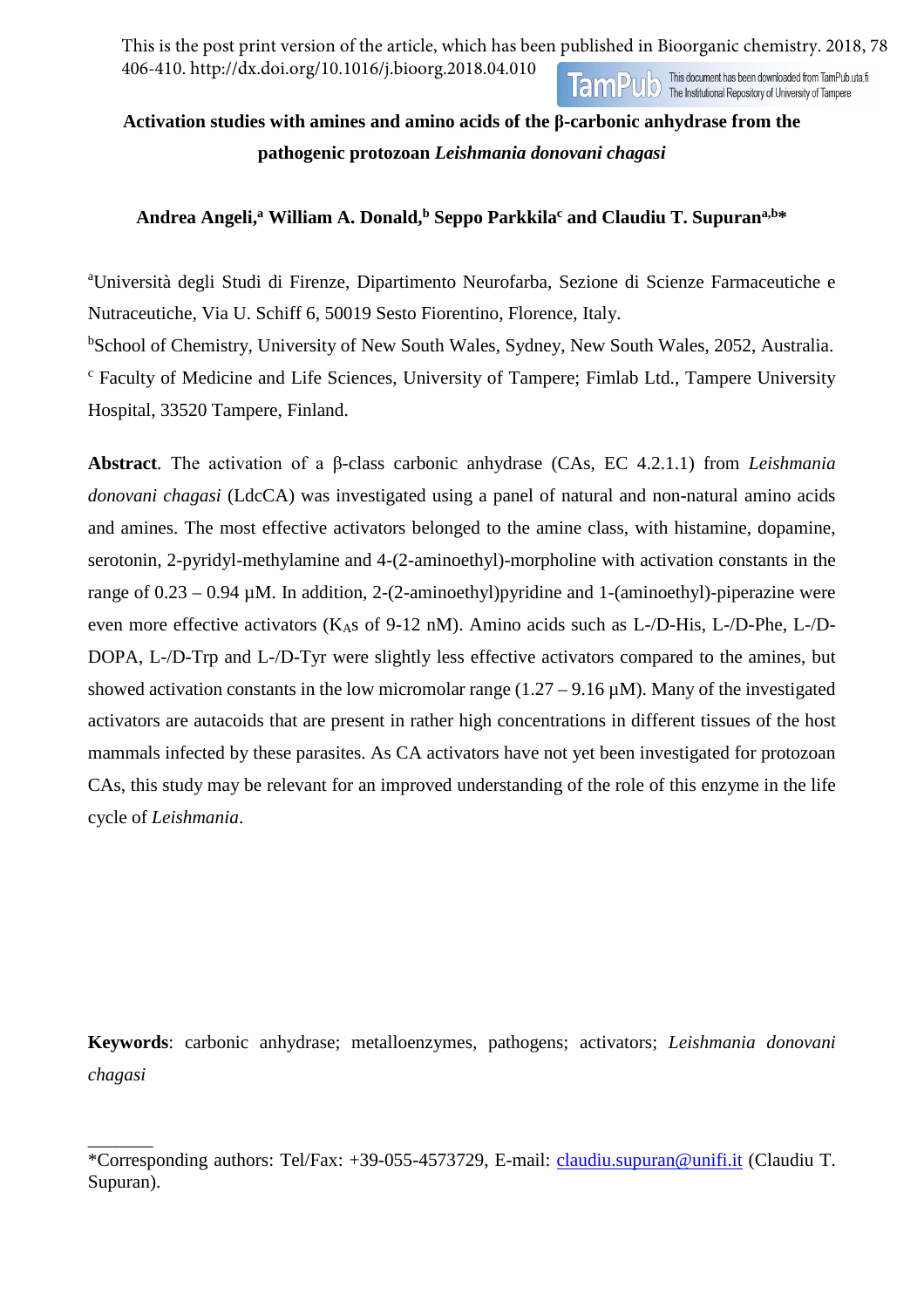#### **1. Introduction**

Leishmaniasis is a rather diffuse sub-tropical disease provoked by protozoan belonging to *Leishmania* spp.<sup>1,2</sup> There are multiple forms of this disease, among which the visceral (VL), caused by *L. infantum* and *L. donovani*, as well as the tegumentary forms of the disease, which may include the cutaneous (CL), diffuse (DCL), and muco-cutaneous (MCL) leishmaniases.<sup>1,2</sup> The disease is transmitted by sand flies, and the life cycle of the pathogen is rather complex, as one of its developmental forms, the amastigote, dwells within immunological cells of the host, making its targeting by the immune system or by drugs rather challenging.<sup>1,2</sup> There are limited available drugs to treat this condition, and many strains of the parasite are increasingly resistant to drug treatment. Pentavalent antimonium salts (such as sodium stibogluconate, used via the parenteral route), the orally available miltefosine, or parenterally used paromomycin, and amphotericin B, show various degrees of resistance worldwide.<sup>1,2</sup> Thus, there is a strong need to design alternative therapies and to understand in more detail the life cycle of the parasite and its interactions with the mammalian host. Recently, we have proposed protozoan carbonic anhydrases (CAs, EC 4.2.1.1) as potential targets for dealing with this problem, showing that in *L. donovani chagasi*, 3,4 *Trypanosoma cruzi*, 5-7 or *Plasmodium falciparum*, 8-11 members of this family of enzymes are present, and that their inhibition interferes with the growth of the parasites *in vitro* and *in vivo*. 2-11 *L. donovani chagasi* encodes for a β-class CA (denominated LdcCA),<sup>3</sup> *T. cruzi* for an α-CA (TcCA),5 and in *P. falciparum*, a new genetic family of these enzymes, the  $\eta$ -CA class has been discovered (PfaCA).<sup>8</sup> These three protozoans thus encode CAs belonging to three different genetic families, which suggests that their detailed investigation may lead to the discovery of potential drug targets with activities that can be selectively modulated for the management of the diseases they provoke. However, in contrast to the CA inhibitors (CAIs), were shown to inhibit the growth of these protozoan species, investigation of the CA activators (CAAs) have been limited.<sup>12,13</sup> Such compounds participate to the CA catalytic cycle, which is shown schematically in Equations 1 and 2 (where 'E' denotes enzyme):

$$
H_2O
$$
  
\n
$$
EZn^{2+} - OH^- + CO_2 \Leftrightarrow EZn^{2+} - HCO_3^- \Leftrightarrow EZn^{2+} - OH_2 + HCO_3^- (1)
$$
  
\n
$$
EZn^{2+} - OH_2 \Leftrightarrow EZn^{2+} - OH^- + H^+
$$
 (2)

The first step involves a zinc-bound hydroxide species of the enzyme nucleophilically attacking a CO2 substrate that is bound in a hydrophobic pocket nearby in an optimal orientation for the hydration reaction (Equation 1).<sup>14,15</sup> Bicarbonate formed in the hydration reaction replaced by an incoming water molecule to generate the catalytic acid form of the enzyme,  $EZn^{2+}$ —OH<sub>2</sub> (Equation 1). For the regeneration of the zinc hydroxide species, a proton transfer reaction occurs from the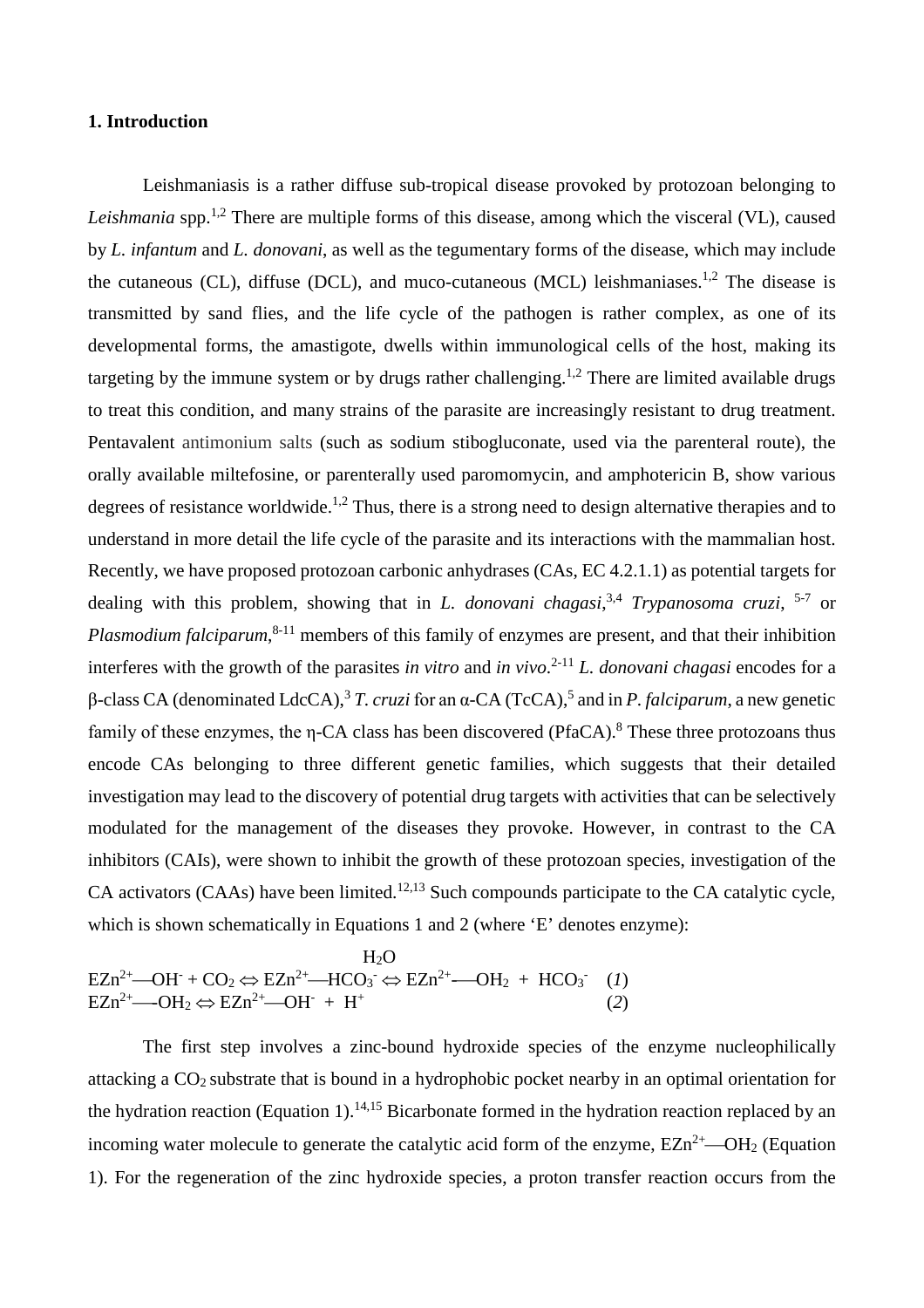Zn(II)-bound water molecule to the external medium (Equation 2), which is the rate-determining step of the entire catalytic cycle.

 $EZn^{2+}$ —OH<sub>2</sub> + A⇔[EZn<sup>2+</sup>—OH<sub>2</sub> - A] ⇔[EZn<sup>2+</sup>—OH - AH<sup>+</sup>]⇔ EZn<sup>2+</sup>—OH + AH<sup>+</sup> (*3*)

enzyme - activator complexes

In the presence of activators (A in Equation 3), the formation of enzyme-activator complexes occurs, in which the proton transfer reaction becomes intramolecular and thus, more efficient than the corresponding intermolecular process.<sup>14,15</sup> This mechanism of CA activation was demonstrated by kinetic and crystallographic studies for the human isoforms hCA I and II.<sup>16</sup> Based on crystal structures, the activator was bound at the entrance to the active site cavity. Most of the activators belong to the amino and/or amino acid chemotypes, and possess moieties with an appropriate p*K*<sup>a</sup> (generally in the range of 6-8) for efficient proton shuttling processes between the active site and the environment.<sup>14-16</sup>

CAAs belonging to various classes were extensively investigated for the activation of all mammalian (human) CA isoforms known to date, hCA I – XIV.<sup>17-21</sup> Several drug design studies for CAAs belonging to the amine and amino acid classes have also been reported, and led to the discovery of the activation profile of the different isoforms with several classes of activators.<sup>17-21</sup> Recently, the potential of this class of pharmacological agents for the therapy of memory disorder and cognition impairment has also been demonstrated.<sup>22</sup> However, unlike CAIs, which are clinically used as diuretics,<sup>23</sup> antiglaucoma drugs,<sup>24</sup> antiobesity,<sup>25</sup> antitumor,<sup>26</sup> anti-neuropathic pain,<sup>27</sup> or anti-arthritis agents,<sup>28</sup> there are no clinically approved CAAs. Natural and non-natural amino acids and amines of type **1-19** are among the most investigated simple CAAs, and they were evaluated in the present study (Fig. 1). These compounds were investigated for their potential as CAAs against many classes of CAs, including a limited number of bacterial CAs.29 However, no protozoan CA enzymes have been investigated for their activation to date. Here we report the first activation study of LdcCA, the βclass enzyme from the protozoan, *L. donovani chagasi*, one of the causative agents of visceral leishmaniasis.

## **2. Results and Discussion**

To confirm that the activator binds to a different site than the substrate, the effect of the presence of L-Trp on the enzyme kinetics was investigated (Table 1). We have chosen this amino acid derivatives for the detailed kinetic studies due to the fact that it is a rather effective activator of many CAs, and its X-ray crystal structure in adduct with hCA II has also been reported.<sup>13</sup> Furthermore, this amino acid is present in rather high concentrations in many tissues in vertebrates, including humans, being the precursor of important autacoids/neurotransmitters such as serotonin.<sup>13</sup>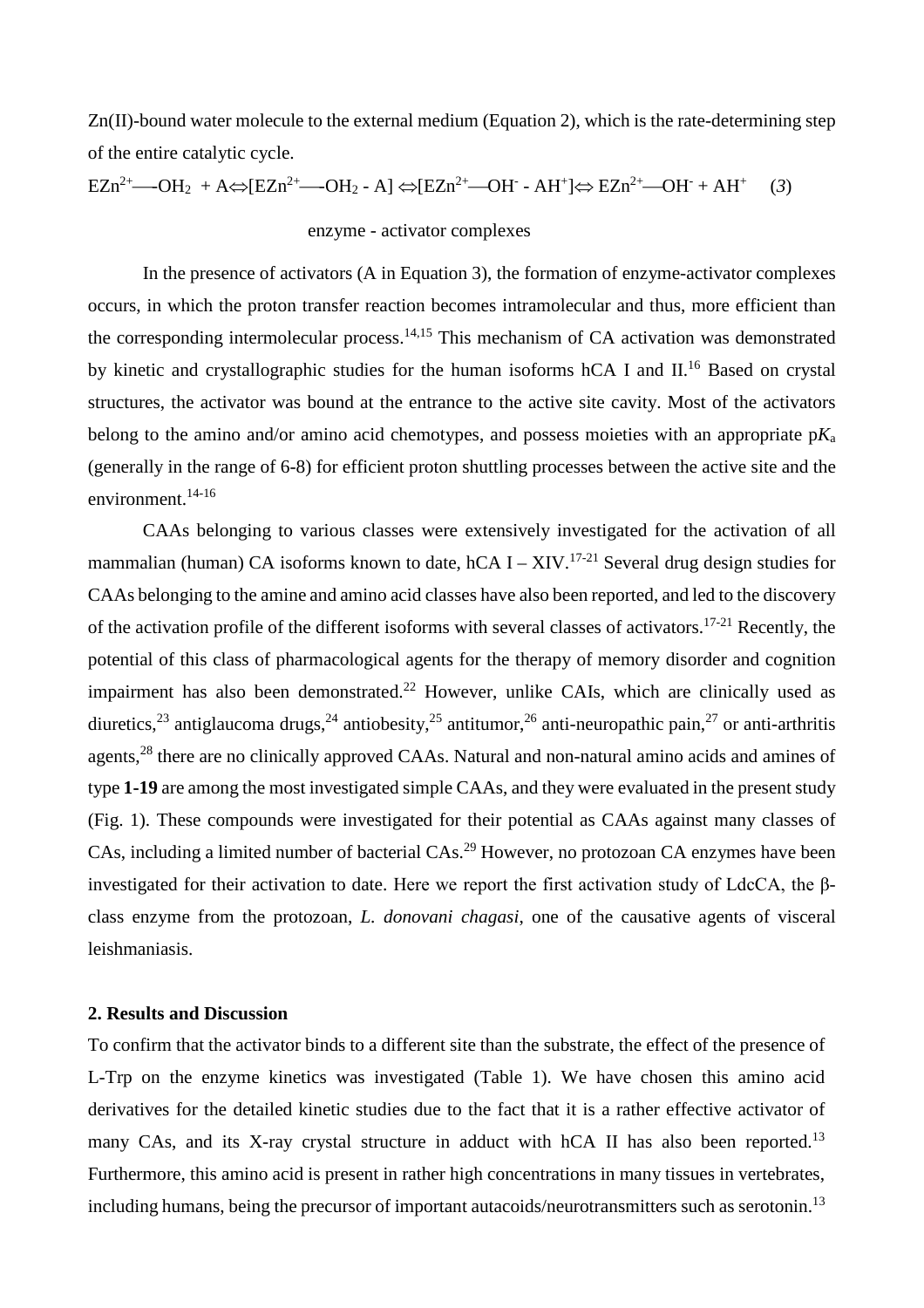The  $K_m$  value does not depend on the presence of L-Trp. In contrast,  $k_{cat}$  depends strongly on the presence of L-Trp. For example, the use of 10  $\mu$ M L-Trp resulted in the k<sub>cat</sub> of LdcCA increasing by 3.05 times than without the activator (Table 1). These data are as expected, and confirm that the activator is not binding to the same site as the substrate, which has been documented by X-ray crystallography for the human enzymes.<sup>13,16a</sup> Moreover, L-Trp is a more effective towards LdcCA than the human enzymes used for comparison purposes.

Table 1: Activation of human carbonic anhydrase (hCA) isozymes I, II, and LdcCA with L-Trp, at 25 $\degree$ C, for the CO<sub>2</sub> hydration reaction.<sup>30</sup>

| Isozyme             | $k_{cat}$ *        | $K_M^*$ | $(k_{cat})_{L-Trp}$ ** | $K_A^{***}(\mu M)$ |  |
|---------------------|--------------------|---------|------------------------|--------------------|--|
|                     | $(s^{-1})$         | (mM)    | $(s^{-1})$             | L-Trp              |  |
| hCAI <sup>a</sup>   | $2.0x10^5$         | 4.0     | $3.4x10^5$             | 44.0               |  |
| hCA II <sup>a</sup> | $1.4x10^6$         | 9.3     | $4.9x10^6$             | 27.0               |  |
| $LdcCA^b$           | $9.35 \times 10^5$ | 15.8    | $28.6 \times 10^5$     | 4.02               |  |

\* Observed catalytic rate without activator. K<sub>M</sub> values in the presence and the absence of activators were the same for the various CAs (data not shown).

\*\* Observed catalytic rate in the presence of 10  $\mu$ M activator.

\*\*\* The activation constant (KA) for each enzyme was obtained by fitting the observed catalytic enhancements as a function of the activator concentration.13 Mean from at least three determinations by a stopped-flow,  $CO_2$  hydrase method.<sup>30</sup> Standard errors were in the range of 5-10 % of the reported values (data not shown).

<sup>a</sup>Human recombinant isozymes, from ref.<sup>13</sup>; <sup>b</sup> Protozoan recombinant enzyme, this work.

The structure-activity relationship (SAR) for the activation of LdcCA with compounds **1-19**, can be delineated considering the data shown in Table 2, where the activation data of the human isoforms hCA I and II are also presented for comparison.

All amino acids and amines investigated act as efficient LdcCA activators, with activation constants that range from the low nanomolar  $(9 \text{ nM} \text{ for } 17)$  to the micromolar  $(15.9 \text{ µM} \text{ for } 11)$ . Amines are generally more effective activators compared to the amino acids, except for L-adrenaline **19** (the only secondary amine investigated here) which has the same potency as most of the amino acids (KA of 4.89 µM). The most effective LdcA activators were aminopyridine **16** and piperazine **17**  $(K<sub>AS</sub>$  of 9 – 12 nM), which incorporate a heterocyclic ring and the aminoethyl moiety (both of which can participate in proton transfer reactions between the zinc coordinated water and the external milieu). Amines **12-15** and **18**, structurally related to the most effective activators discussed above,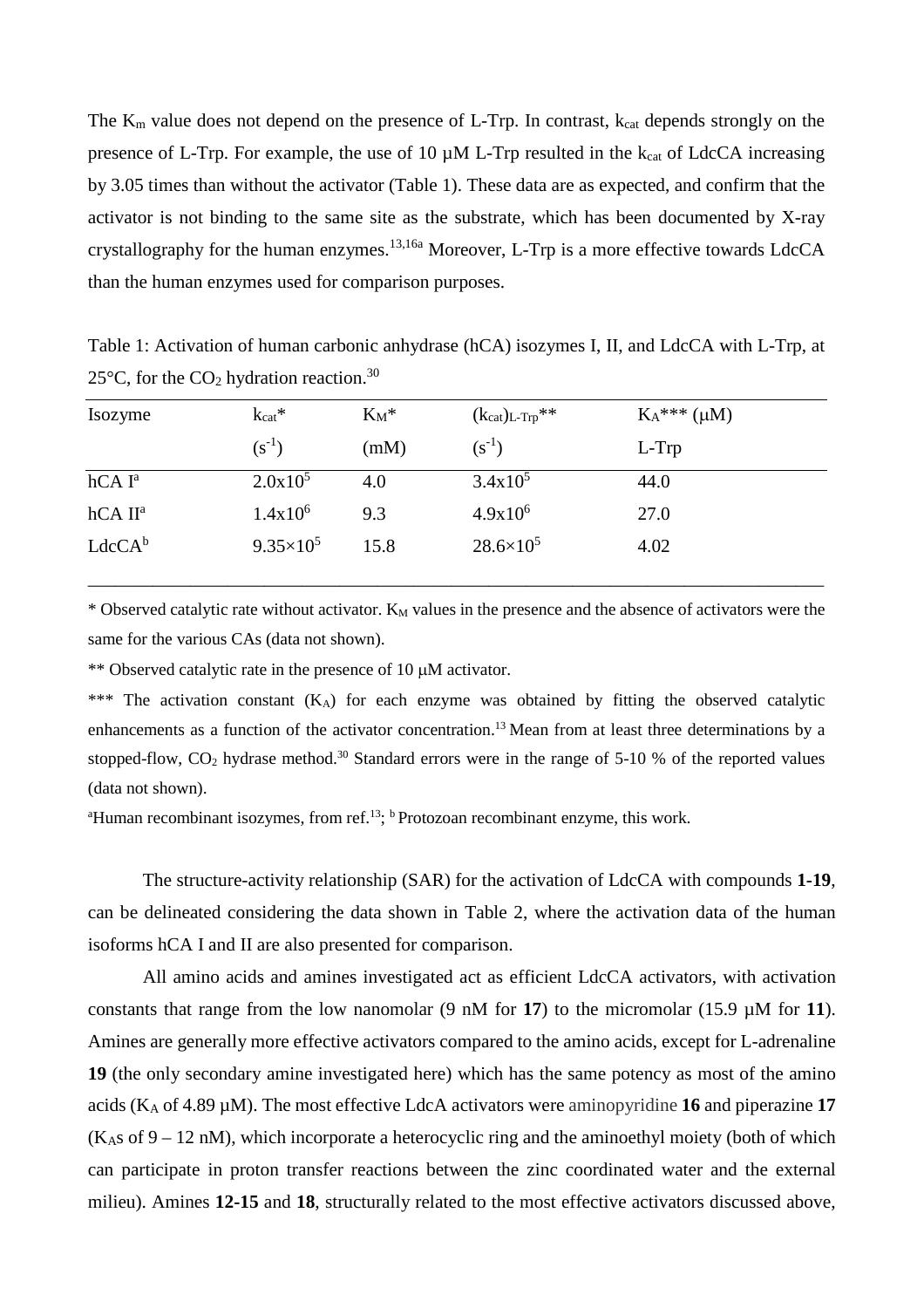also show an interesting and efficient activating profile, with  $K_{AS}$  ranging between 0.23 and 0.94  $\mu$ M. Thus, the SAR here is rather well defined, with all these compounds possessing the aminoethyl- or aminomethyl tails appended to an aromatic or heterocyclic moiety. X-ray crystallography for adducts of some of these derivatives with hCA I or II showed that both these fragments of the activator are participating to the stabilization of the enzyme-activator complex, by forming hydrogen bonds and hydrophobic interaction with amino acid residues at the entrance of the active site cavity.<sup>13,16</sup>



Fig. 1: Amino acids **1-11** and amines **12-19** investigated as LdcCA activators.

Table 2: Activation constants of hCA I, hCA II and the protozoan enzyme LdcCA with amino acids and amines **1 – 19**. Data for hCA I and II are from ref.13

| No.                     | Compound |                   | $K_A (\mu M)^*$     |           |
|-------------------------|----------|-------------------|---------------------|-----------|
|                         |          | hCAI <sup>a</sup> | hCA II <sup>a</sup> | $LdcCA^b$ |
| $\mathbf{1}$            | L-His    | 0.03              | 10.9                | 8.21      |
| $\overline{2}$          | D-His    | 0.09              | 43                  | 4.13      |
| $\mathbf{3}$            | L-Phe    | 0.07              | 0.013               | 9.16      |
| $\overline{\mathbf{4}}$ | D-Phe    | 86                | 0.035               | 3.95      |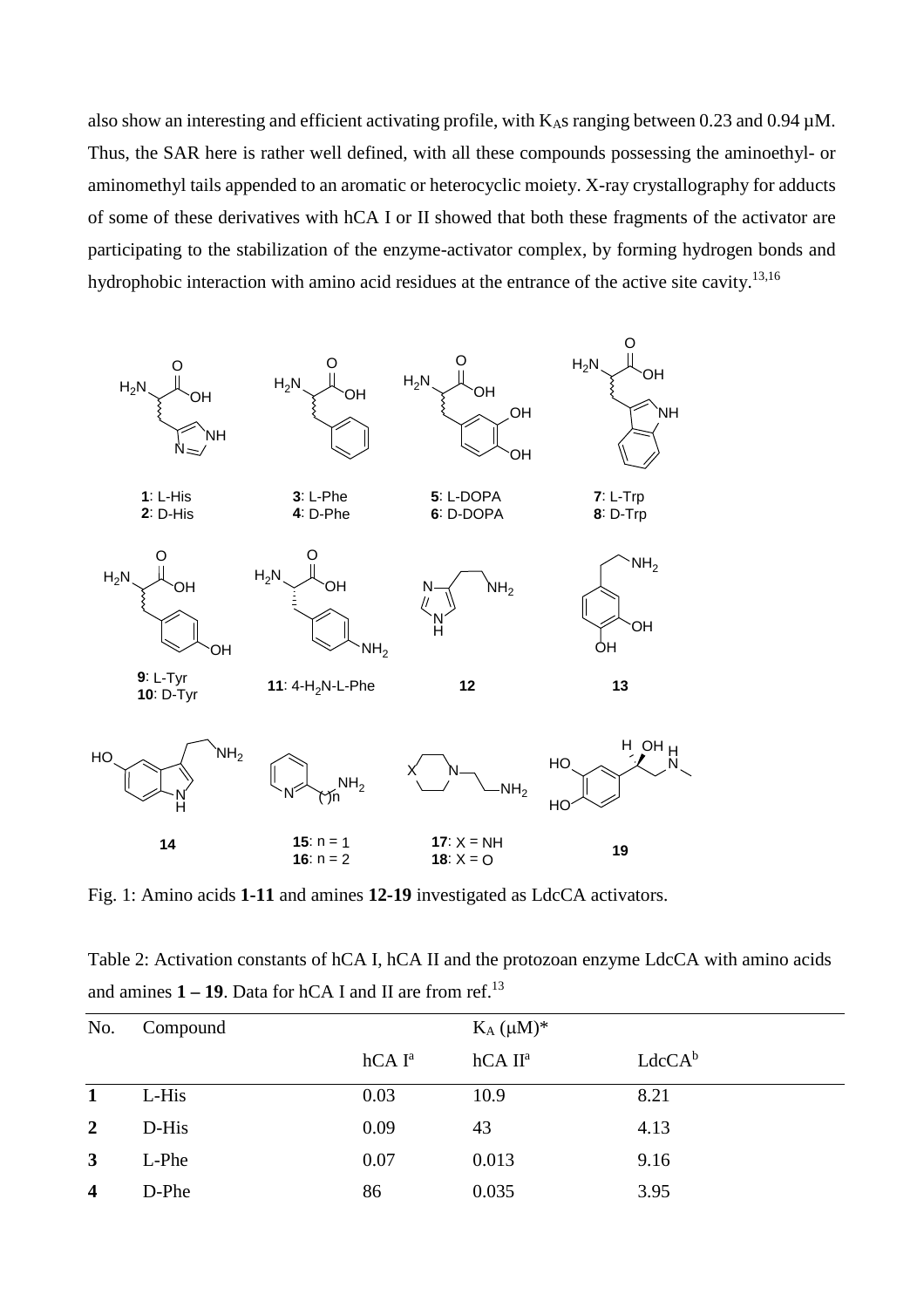| 5  | L-DOPA                           | 3.1  | 11.4  | 1.64  |
|----|----------------------------------|------|-------|-------|
| 6  | D-DOPA                           | 4.9  | 7.8   | 5.47  |
| 7  | L-Trp                            | 44   | 27    | 4.02  |
| 8  | $D-Trp$                          | 41   | 12    | 6.18  |
| 9  | $L-Tyr$                          | 0.02 | 0.011 | 8.05  |
| 10 | $D-Tyr$                          | 0.04 | 0.013 | 1.27  |
| 11 | $4-H2N-L-Phe$                    | 0.24 | 0.15  | 15.9  |
| 12 | Histamine                        | 2.1  | 125   | 0.74  |
| 13 | Dopamine                         | 13.5 | 9.2   | 0.81  |
| 14 | Serotonin                        | 45   | 50    | 0.62  |
| 15 | 2-Pyridyl-methylamine            | 26   | 34    | 0.23  |
| 16 | 2-(2-Aminoethyl) pyridine        | 13   | 15    | 0.012 |
| 17 | 1-(2-Aminoethyl)-piperazine 7.4  |      | 2.3   | 0.009 |
| 18 | 4-(2-Aminoethyl)-morpholine 0.14 |      | 0.19  | 0.94  |
| 19 | L-Adrenaline                     | 0.09 | 96    | 4.89  |
|    |                                  |      |       |       |

\* Mean from three determinations by a stopped-flow,  $CO<sub>2</sub>$  hydrase method.<sup>30</sup> Standard errors were in the range of 5-10 % of the reported values (data not shown).

<sup>a</sup> Human recombinant isozymes, stopped flow  $CO_2$  hydrase assay method;<sup>13,30</sup>

<sup>b</sup>This work.

The amino acids **1-10** were slightly less effective as LdcCA activators compared to the amines discussed above, with K<sub>A</sub>s ranging between 1.27 and 15.9  $\mu$ M. In several cases (D-His, D-Phe, D-Tyr), the D-enantiomer was more efficient as LdcCA activator compared to the corresponding Lenantiomer, whereas for the DOPA and Trp, the L-enantiomers were the more effective activators compared to the corresponding D-amino acids (Table 1). Small changes in the scaffold of the activator lead to important differences of activity: replacement of the phenolic OH from L-Tyr (**9**) by an amine moiety (as in **11**) lead to an almost 2-fold loss of activating properties.

The activation of the protozoan enzyme was rather different from that of the α-class enzymes hCA I and II. For example, L-/D-Tyr were highly effective, nanomolar hCA I and II activators, whereas their effects on LdcCA are seen only at micromolar concentrations. On the contrary, amine **16** may be considered as a LdcCA – selective activator, with a  $K_A$  of 12 nM for the protozoan enzyme and of 13-15 µM for the human CAs. Thus, this compound may be used as a pharmacologic tool to explore the role that LdcCA might play in the life cycle of this protozoan and whether CA activation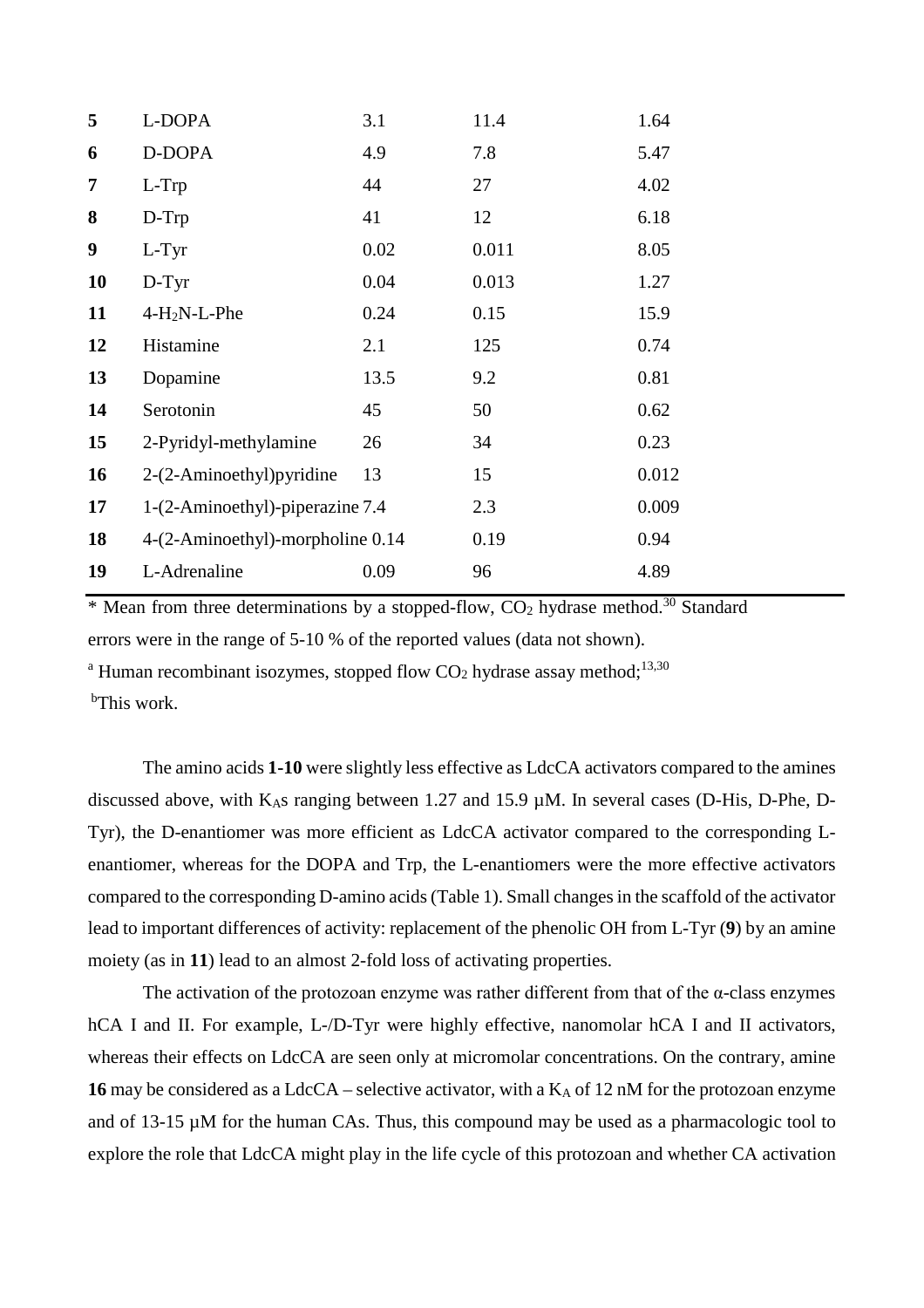is important for the infection or host colonization by *Leishmania*, in diverse phases of the pathogen's life cycle.

### **3. Conclusions**

The first activation study of a protozoan CA is reported here. The β-class enzyme from *Leishmania donovani chagasi* (LdcCA) was investigated for its interaction with a panel of natural and non-natural amino acids and amines acting as CAAs of mammalian and bacterial enzymes. Nanomolar activators were identified that belong to the amine class, with histamine, dopamine, serotonin, 2-pyridylmethylamine and 4-(2-aminoethyl)-morpholine (activation constants of 0.23 to 0.94  $\mu$ M). The most effective activators were 2-(2-aminoethyl)pyridine and 1-(aminoethyl)-piperazine which had  $K$ <sup>As</sup> of 9-12 nM. Amino acids such as L-/D-His, L-/D-Phe, L-/D-DOPA, L-/D-Trp and L-/D-Tyr were less effective activators compared to the amines, but showed activation constants in the low micromolar range (1.27 – 9.16  $\mu$ M). Because activators have not been identified for protozoan CAs, this study should be important for understanding the role that this enzyme has in the life cycle of *Leishmania*, particularly considering the fact that many of the activators identified are autacoids present in rather high concentrations in different tissues of the host mammals that are infected by these parasites.

#### **4. Experimental**

**4.1. Chemistry**. Amino acids and amines **1-19** were commercially available, highest purity reagents from Sigma-Aldrich, Milan, Italy. LdcCA was a recombinant protein produced as reported earlier by our group.3

#### **4.2. CA enzyme activation assay**

An Sx.18Mv-R Applied Photophysics (Oxford, UK) stopped-flow instrument has been used to assay the catalytic activity of various CA isozymes for  $CO<sub>2</sub>$  hydration reaction.<sup>30</sup> Phenol red (at a concentration of 0.2 mM) was used as indicator, working at the absorbance maximum of 557 nm, with 10 mM Hepes (pH 7.5) or TRIS (pH 8.3) as buffers, 0.1 M  $Na<sub>2</sub>SO<sub>4</sub>$  (for maintaining constant ionic strength), following the CA-catalyzed CO<sub>2</sub> hydration reaction for a period of 10 s at 25 °C. Activity of the α-CAs was measured at pH 7.5 whereas that of the β-class enzymes at pH 8.3 in order to avoid the possibility that their active site is closed.<sup>3,12</sup> The  $CO<sub>2</sub>$  concentrations ranged from 1.7 to 17 mM for the determination of the kinetic parameters and activation constants. For each activator at least six traces of the initial 5-10% of the reaction have been used for determining the initial velocity. The uncatalyzed rates were determined in the same manner and subtracted from the total observed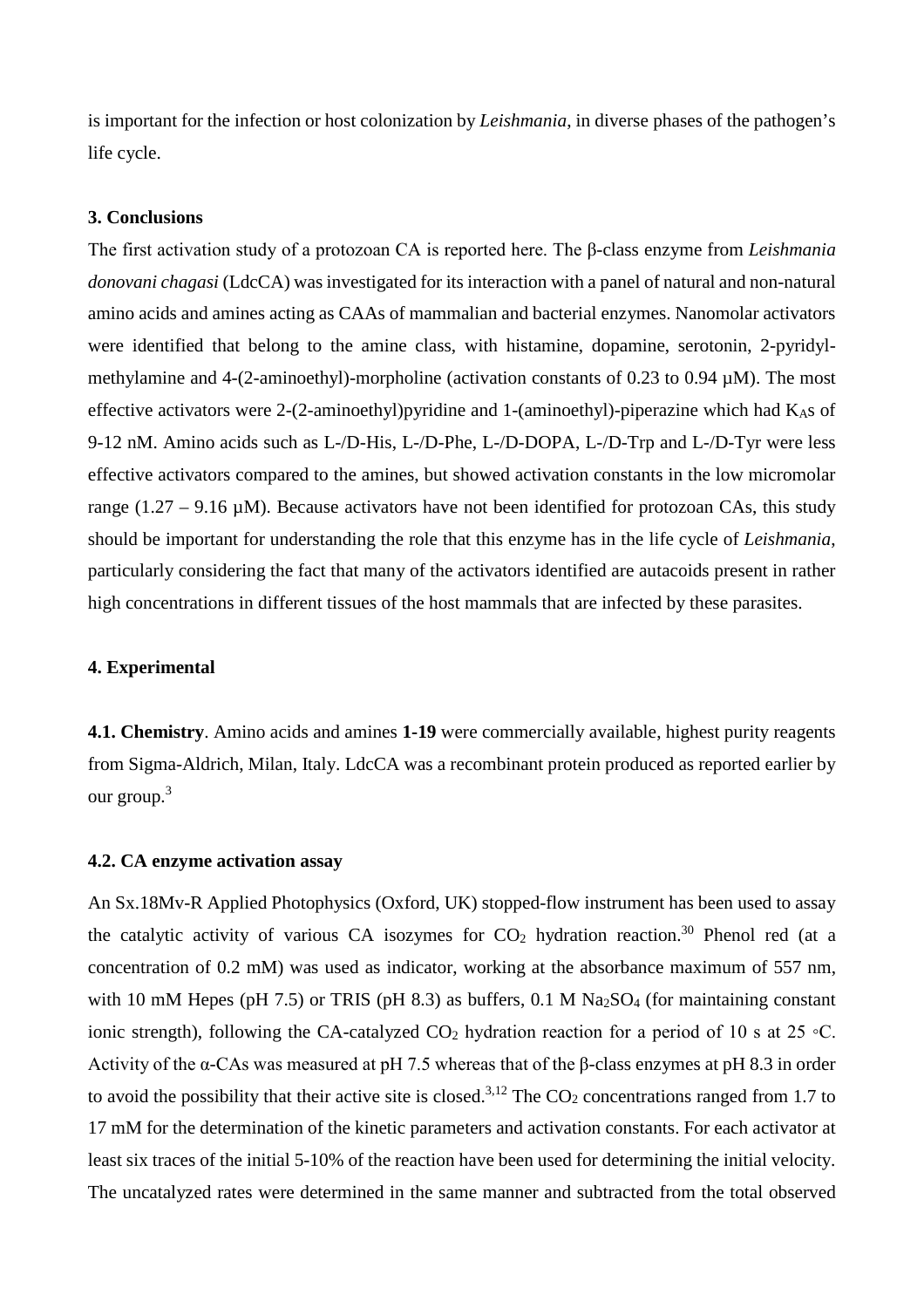rates. Stock solutions of activators (10 mM) were prepared in distilled-deionized water and dilutions up to 1 nM were done thereafter with the assay buffer. Activator and enzyme solutions were preincubated together for 15 min (standard assay at room temperature) prior to assay, in order to allow for the formation of the E–A complex. The activation constant  $(K_A)$ , defined similarly with the inhibition constant KI, can be obtained by considering the classical Michaelis–Menten equation (equation 4), which has been fitted by non-linear least squares by using PRISM 3:

$$
v = v_{max}/\{1 + K_M/[S](1 + [A]_f/K_A)\}\tag{4}
$$

where  $[A]_f$  is the free concentration of activator.

Working at substrate concentrations considerably lower than  $K_M ([S] \ll K_M)$ , and considering that [A]<sub>f</sub> can be represented in the form of the total concentration of the enzyme ([E]<sub>t</sub>)and activator ([A]<sub>t</sub>), the obtained competitive steady-state equation for determining the activation constant is given by equation 5:

$$
v = v_0.K_A / \{K_A + ([A]_t - 0.5\{([A]_t + [E]_t + K_A) - ([A]_t + [E]_t + K_A)^2 - 4[A]_t [E]_t\}^{1/2}\}\
$$
 (5)

where  $v_0$  represents the initial velocity of the enzyme-catalyzed reaction in the absence of activator. 12,13,16

**Acknowledgments**. This research was financed in part by an Australian Research Council project (DP160102681). Production of recombinant LdcCA was supported by funding from the Academy of Finland and Sigrid Juselius Foundation.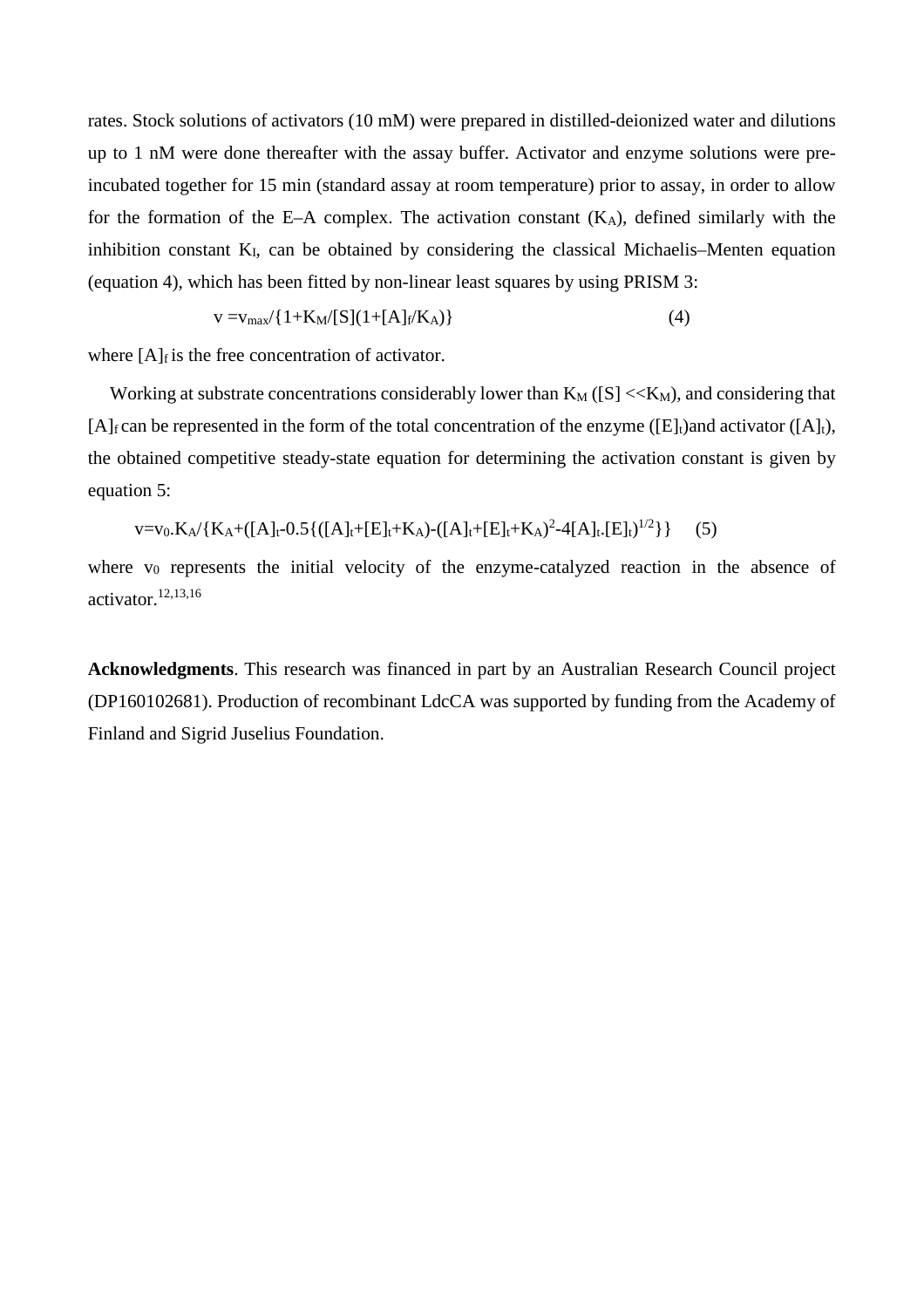#### **References**

1. Ponte-Sucre A, Gamarro F, Dujardin JC, Barrett MP, López-Vélez R, García-Hernández R, Pountain AW, Mwenechanya R, Papadopoulou B. Drug resistance and treatment failure in leishmaniasis: A 21st century challenge. PLoS Negl Trop Dis. 2017; 11: e0006052.

2. a) Vermelho AB, Capaci GR, Rodrigues IA, Cardoso VS, Mazotto AM, Supuran CT. Carbonic anhydrases from Trypanosoma and Leishmania as anti-protozoan drug targets. Bioorg Med Chem. 2017; 25: 1543-1555; b) Supuran CT. Inhibition of carbonic anhydrase from *Trypanosoma cruzi* for the management of Chagas disease: an underexplored therapeutic opportunity. Future Med Chem. 2016; 8: 311-324.

3. Syrjänen L, Vermelho AB, Rodrigues Ide A, Corte-Real S, Salonen T, Pan P, Vullo D, Parkkila S, Capasso C, Supuran CT. Cloning, characterization, and inhibition studies of a β-carbonic anhydrase from *Leishmania donovani chagasi*, the protozoan parasite responsible for leishmaniasis. J Med Chem. 2013; 56: 7372-7381.

4. Capasso C, Supuran CT. Bacterial, fungal and protozoan carbonic anhydrases as drug targets. Expert Opin Ther Targets. 2015; 19: 1689-1704.

5. Pan P, Vermelho AB, Capaci Rodrigues G, Scozzafava A, Tolvanen ME, Parkkila S, Capasso C, Supuran CT. Cloning, characterization, and sulfonamide and thiol inhibition studies of an α-carbonic anhydrase from *Trypanosoma cruzi*, the causative agent of Chagas disease. J Med Chem. 2013; 56: 1761-1771.

6. a) Vermelho AB, da Silva Cardoso V, Ricci Junior E, Dos Santos EP, Supuran CT. Nanoemulsions of sulfonamide carbonic anhydrase inhibitors strongly inhibit the growth of *Trypanosoma cruzi*. J Enzyme Inhib Med Chem. 2018; 33: 139-146; b) de Menezes Dda R, Calvet CM, Rodrigues GC, de Souza Pereira MC, Almeida IR, de Aguiar AP, Supuran CT, Vermelho AB. Hydroxamic acid derivatives: a promising scaffold for rational compound optimization in Chagas disease. J Enzyme Inhib Med Chem. 2016; 31: 964-973.

7. Nocentini A, Cadoni R, Dumy P, Supuran CT, Winum JY. Carbonic anhydrases from Trypanosoma cruzi and Leishmania donovani chagasi are inhibited by benzoxaboroles. J Enzyme Inhib Med Chem. 2018; 33: 286-289.

8. Del Prete S, Vullo D, Fisher GM, Andrews KT, Poulsen SA, Capasso C, Supuran CT. Discovery of a new family of carbonic anhydrases in the malaria pathogen Plasmodium falciparum--the ηcarbonic anhydrases. Bioorg Med Chem Lett. 2014; 24: 4389-4396

9. a) Supuran CT, Capasso C. The η-class carbonic anhydrases as drug targets for antimalarial agents. Expert Opin Ther Targets. 2015; 19: 551-563; b) Vullo D, Del Prete S, Fisher GM, Andrews KT,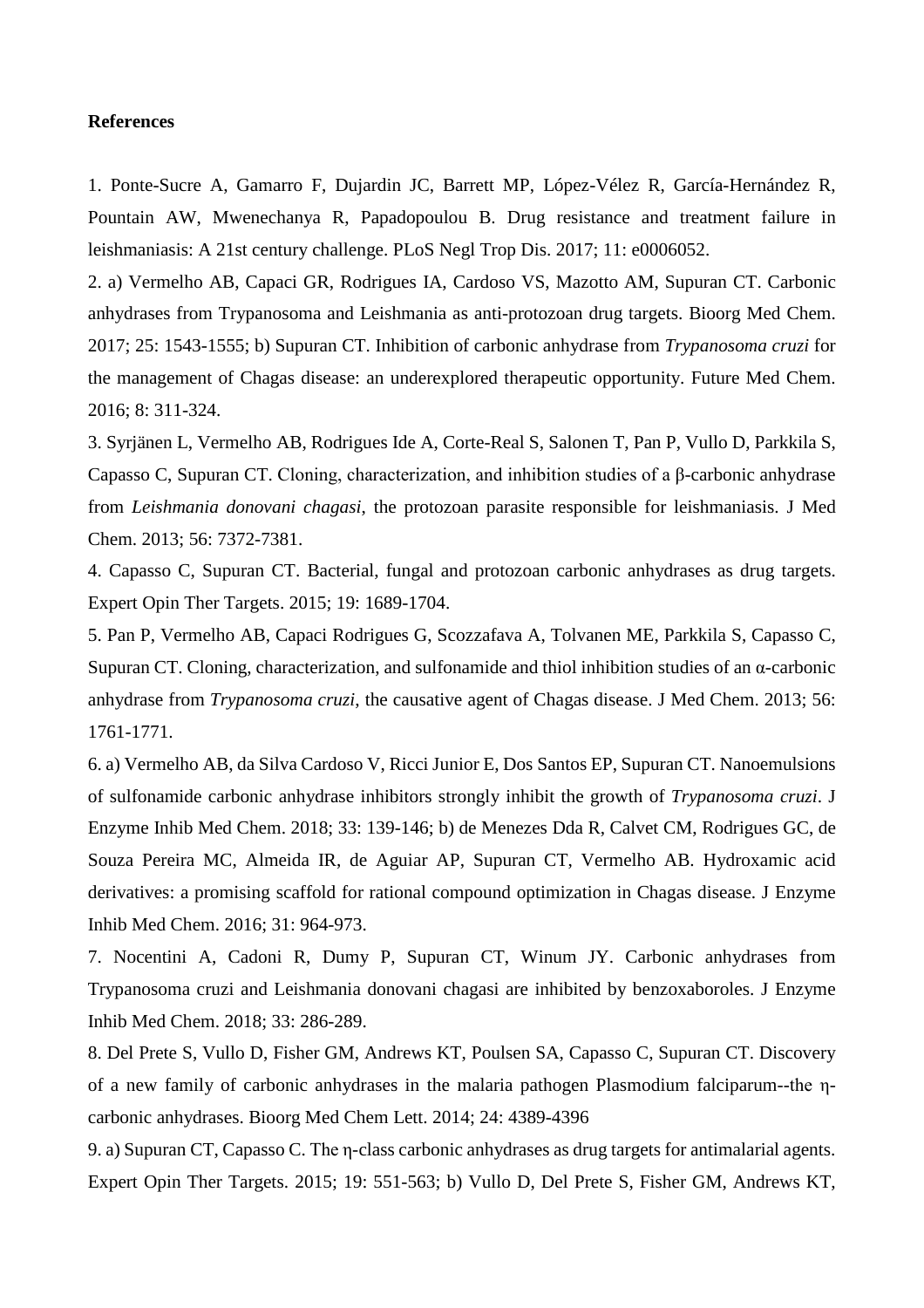Poulsen SA, Capasso C, Supuran CT. Sulfonamide inhibition studies of the η-class carbonic anhydrase from the malaria pathogen *Plasmodium falciparum*. Bioorg Med Chem. 2015; 23: 526- 531.

10. De Simone G, Di Fiore A, Capasso C, Supuran CT. The zinc coordination pattern in the ηcarbonic anhydrase from Plasmodium falciparum is different from all other carbonic anhydrase genetic families. Bioorg Med Chem Lett. 2015; 25: 1385-1389.

11. Del Prete S, De Luca V, De Simone G, Supuran CT, Capasso C. Cloning, expression and purification of the complete domain of the η-carbonic anhydrase from *Plasmodium falciparum*. J Enzyme Inhib Med Chem. 2016; 31(sup4): 54-59.

12. a) Tu C, Rowlett RS, Tripp BC, et al. Chemical rescue of proton transfer in catalysis by carbonic anhydrases in the beta- and gamma-class. Biochemistry. 2002; 41: 15429-35; b) Smith KS, Ingram-Smith C, Ferry JG. Roles of the conserved aspartate and arginine in the catalytic mechanism of an archaeal beta-class carbonic anhydrase. J Bacteriol. 2002; 184: 4240-5.

13. a) Temperini C, Scozzafava A, Supuran CT. Carbonic anhydrase activation and the drug design. Curr Pharm Des. 2008; 14: 708-715; b) Temperini C, Scozzafava A, Vullo D, Supuran CT. Carbonic anhydrase activators. Activation of isozymes I, II, IV, VA, VII, and XIV with l- and d-histidine and crystallographic analysis of their adducts with isoform II: engineering proton-transfer processes within the active site of an enzyme. Chemistry. 2006; 12: 7057-7066; c) Temperini C, Scozzafava A, Vullo D, Supuran CT. Carbonic anhydrase activators. Activation of isoforms I, II, IV, VA, VII, and XIV with L- and D-phenylalanine and crystallographic analysis of their adducts with isozyme II: stereospecific recognition within the active site of an enzyme and its consequences for the drug design. J Med Chem. 2006; 49: 3019-3027; d) Temperini C, Innocenti A, Scozzafava A, Supuran CT. Carbonic anhydrase activators: kinetic and X-ray crystallographic study for the interaction of D- and L-tryptophan with the mammalian isoforms I-XIV. Bioorg Med Chem. 2008; 16: 8373-8378.

14. a) Supuran CT. Carbonic anhydrases: from biomedical applications of the inhibitors and activators to biotechnological use for  $CO_2$  capture. J Enzyme Inhib Med Chem 2013; 28:229-30; b) Supuran CT. How many carbonic anhydrase inhibition mechanisms exist? J Enzyme Inhib Med Chem 2016; 31:345-60; c) Alterio V, Di Fiore A, D'Ambrosio K, Supuran CT, De Simone, G. Multiple binding modes of inhibitors to carbonic anhydrases: how to design specific drugs targeting 15 different isoforms? Chem Rev 2012; 112:4421-4468; d) Abbate F, Winum JY, Potter BV, Casini A, Montero JL, Scozzafava A, Supuran CT. Carbonic anhydrase inhibitors: X-ray crystallographic structure of the adduct of human isozyme II with EMATE, a dual inhibitor of carbonic anhydrases and steroid sulfatase. Bioorg Med Chem Lett. 2004; 14: 231-234; e) Capasso C, Supuran CT. An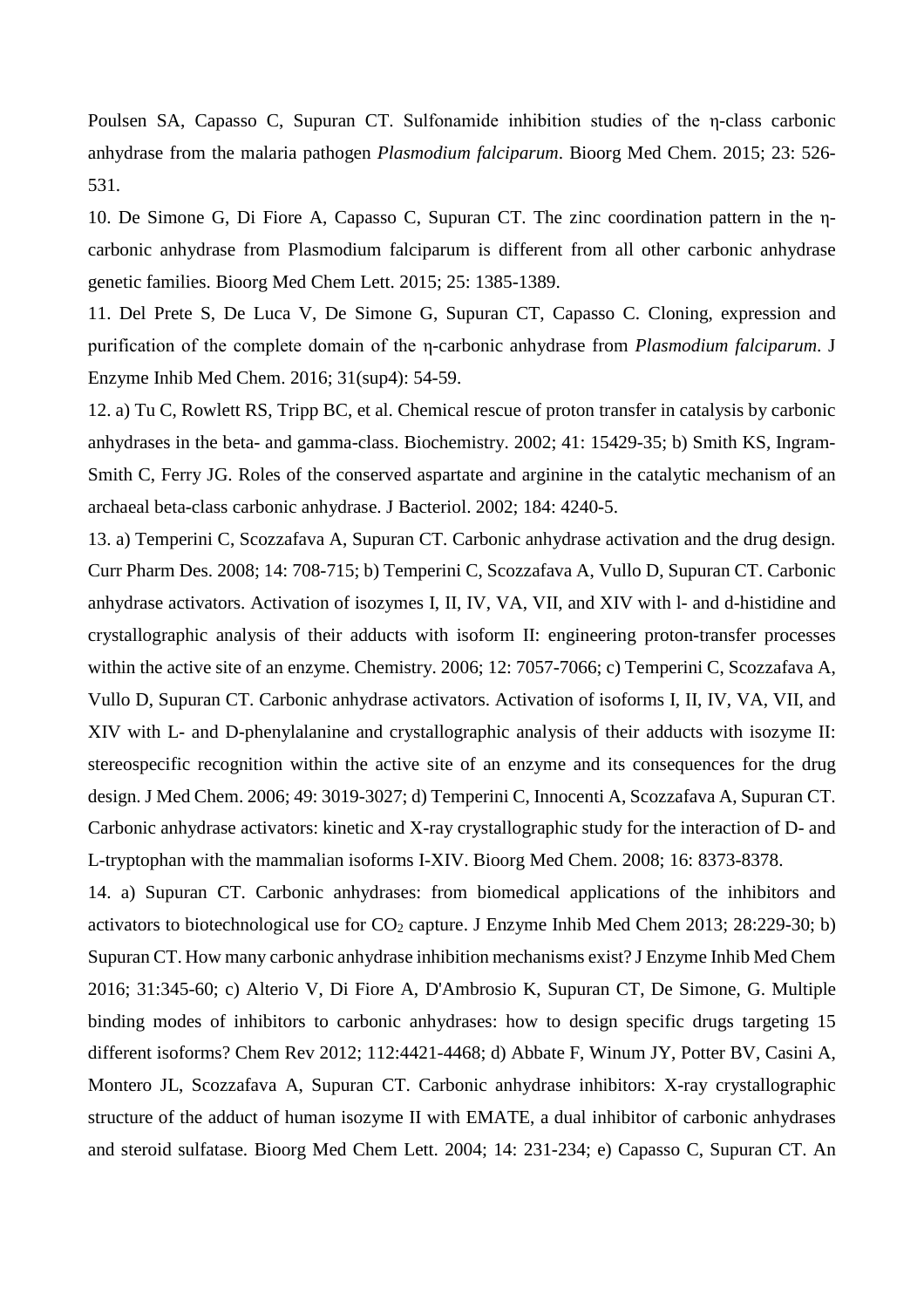overview of the alpha-, beta-and gamma-carbonic anhydrases from Bacteria: can bacterial carbonic anhydrases shed new light on evolution of bacteria? J Enzyme Inhib Med Chem. 2015; 30: 325-332 15. a) Supuran CT. Advances in structure-based drug discovery of carbonic anhydrase inhibitors. Expert Opin Drug Discov. 2017; 12: 61-88; b) Supuran CT. Structure and function of carbonic anhydrases. Biochem J. 2016; 473: 2023-32; c) Supuran CT. Carbonic anhydrases: novel therapeutic applications for inhibitors and activators. Nat Rev Drug Discov 2008; 7:168-81; d) Neri D, Supuran CT. Interfering with pH regulation in tumours as a therapeutic strategy. Nat. Rev. Drug Discov. 2011, 10, 767–777; e) Supuran CT, Vullo D, Manole G, Casini A, Scozzafava A. Designing of novel carbonic anhydrase inhibitors and activators. Curr Med Chem Cardiovasc Hematol Agents. 2004; 2: 49-68.

16. a) Briganti F, Mangani S, Orioli P, Scozzafava A, Vernaglione G, Supuran CT. Carbonic anhydrase activators: X-ray crystallographic and spectroscopic investigations for the interaction of isozymes I and II with histamine. Biochemistry 1997;36:10384-92; b) Clare B.W., Supuran C.T., Carbonic anhydrase activators. 3: structure-activity correlations for a series of isozyme II activators. J Pharm Sci 1994;83:768-773; c) Ilies M, Scozzafava A, Supuran CT. Carbonic anhydrase activators, in: Supuran CT, Scozzafava A, Conway J (Eds.) Carbonic Anhydrase - Its inhibitors and activators, CRC Press, Boca Raton, 2004, pp. 317-52; d) Akocak S, Lolak N, Vullo D, Durgun M, Supuran CT. Synthesis and biological evaluation of histamine Schiff bases as carbonic anhydrase I, II, IV, VII, and IX activators. J Enzyme Inhib Med Chem. 2017; 32: 1305-1312; e) Licsandru E, Tanc M, Kocsis I, Barboiu M, Supuran CT. A class of carbonic anhydrase I - selective activators. J Enzyme Inhib Med Chem. 2017; 32: 37-46.

17. a) Temperini C, Innocenti A, Scozzafava A, Mastrolorenzo A, Supuran CT. Carbonic anhydrase activators: L-Adrenaline plugs the active site entrance of isozyme II, activating better isoforms I, IV, VA, VII, and XIV. Bioorg Med Chem Lett. 2007; 17: 628-635; b) Temperini C, Scozzafava A, Puccetti L, Supuran CT. Carbonic anhydrase activators: X-ray crystal structure of the adduct of human isozyme II with L-histidine as a platform for the design of stronger activators. Bioorg Med Chem Lett. 2005; 15: 5136-5141; c) Temperini C, Scozzafava A, Supuran CT. Carbonic anhydrase activators: the first X-ray crystallographic study of an adduct of isoform I. Bioorg Med Chem Lett. 2006; 16: 5152-5156.

18. a) Vullo D, Nishimori I, Innocenti A, Scozzafava A, Supuran CT. Carbonic anhydrase activators: an activation study of the human mitochondrial isoforms VA and VB with amino acids and amines. Bioorg Med Chem Lett. 2007; 17: 1336-1340; b) Pastorekova S, Vullo D, Nishimori I, Scozzafava A, Pastorek J, Supuran CT. Carbonic anhydrase activators: activation of the human tumor-associated isozymes IX and XII with amino acids and amines. Bioorg Med Chem. 2008; 16: 3530-3536; c)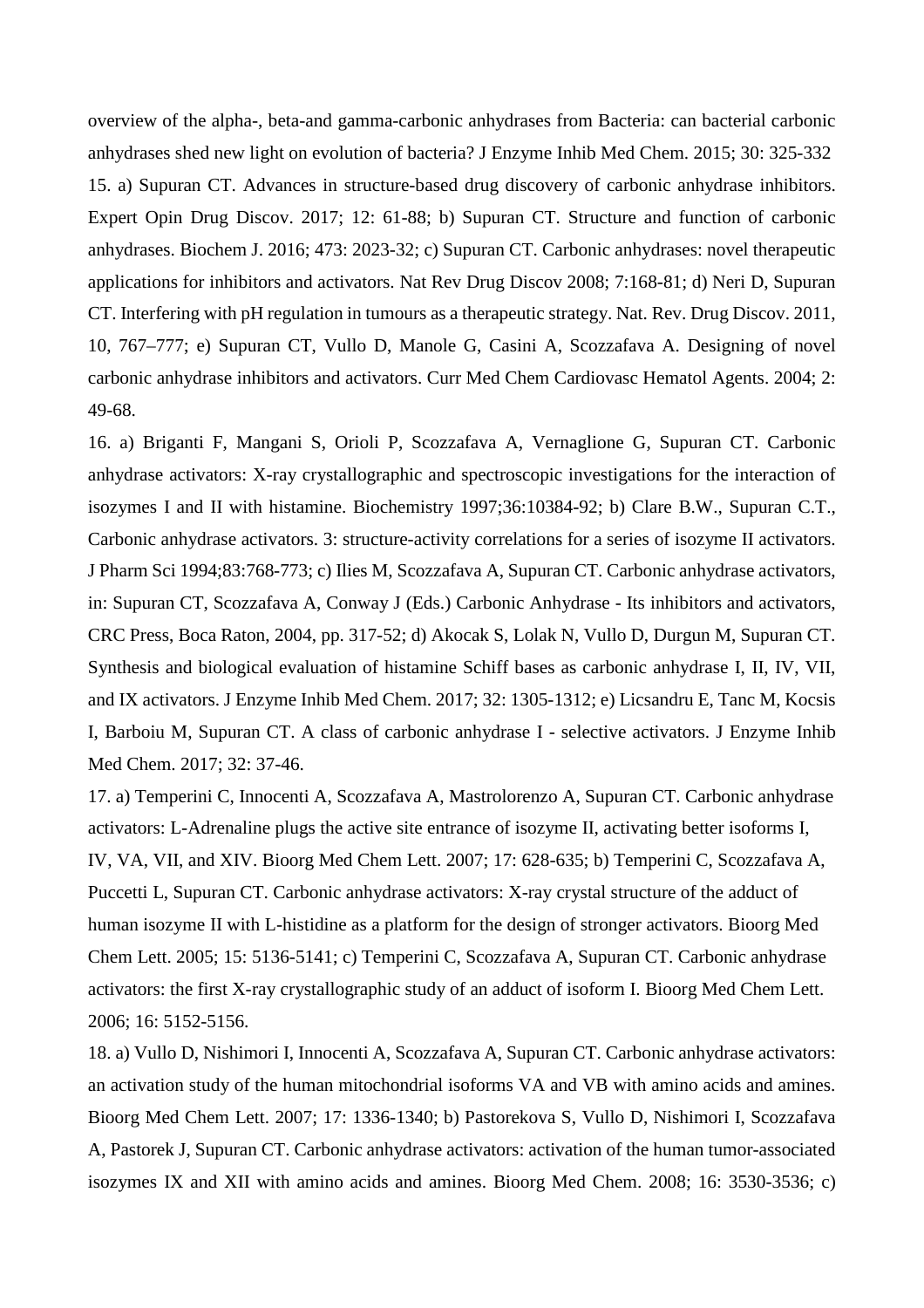Nishimori I, Onishi S, Vullo D, Innocenti A, Scozzafava A, Supuran CT. Carbonic anhydrase activators. The first activation study of the human secretory isoform VI. Bioorg Med Chem 2007: 15: 5351 – 5357.

19. a) Parkkila S, Vullo D, Puccetti L, Parkkila AK, Scozzafava A, Supuran CT. Carbonic anhydrase activators: activation of isozyme XIII with amino acids and amines. Bioorg Med Chem Lett. 2006; 16: 3955-3959; b) Vullo D, Innocenti A, Nishimori I, Scozzafava A, Kaila K, Supuran CT. Carbonic anhydrase activators: activation of the human isoforms VII (cytosolic) and XIV (transmembrane) with amino acids and amines. Bioorg Med Chem Lett. 2007; 17: 4107-4112; c) Vullo D, Nishimori I, Scozzafava A, Supuran CT. Carbonic anhydrase activators: Activation of the human cytosolic isozyme III and membrane-associated isoform IV with amino acids and amines. Bioorg Med Chem Lett. 2008; 18: 4303-4307.

20. a) Innocenti A, Hilvo M, Parkkila S, Scozzafava A, Supuran CT. Carbonic anhydrase activators. Activation of the membrane-associated isoform XV with amino acids and amines. Bioorg Med Chem Lett. 2009; 19: 3430-3433; b) Supuran CT, Dinculescu A, Balaban AT. Carbonic anhydrase activators. Part 5. CA II activation by 2,4,6-trisubstituted pyridinium cations with 1-(ω-aminoalkyl) side chains. Rev Roum Chim. 1993; 38: 343-349; c) Supuran CT, Barboiu M, Luca C, Pop E, Brewster ME, Dinculescu A. Carbonic anhydrase activators. Part 14. Synthesis of mono- and bispyridinium salt derivatives of 2-amino-5-(2-aminoethyl)- and 2-amino-5-(3-aminopropyl)-1,3,4 thiadiazole, and their interaction with isozyme II. Eur J Med Chem. 1996; 31: 597-606; d) Ilies MA, Banciu MD, Ilies M, Chiraleu F, Briganti F, Scozzafava A, Supuran CT. Carbonic anhydrase activators. Part 17. Synthesis and activation study of a series of 1-(1,2,4-triazole-(1H)-3-yl)-2,4,6 trisubstituted-pyridinium salts against isozymes I, II and IV. Eur J Med Chem. 1997; 32: 911-918.

21. a) Ilies M, Banciu MD, Ilies MA, Scozzafava A, Caproiu MT, Supuran CT. Carbonic anhydrase activators: design of high affinity isozymes I, II, and IV activators, incorporating tri-/tetrasubstitutedpyridinium-azole moieties. J Med Chem. 2002; 45: 504-510; b) Dave K, Scozzafava A, Vullo D, Supuran CT, Ilies MA. Pyridinium derivatives of histamine are potent activators of cytosolic carbonic anhydrase isoforms I, II and VII. Org Biomol Chem. 2011; 9: 2790-2800; c) Dave K, Ilies MA, Scozzafava A, Temperini C, Vullo D, Supuran CT. An inhibitor-like binding mode of a carbonic anhydrase activator within the active site of isoform II. Bioorg Med Chem Lett. 2011; 21: 2764-2768. 22. a) Canto de Souza L, Provensi G, Vullo D, Carta F, Scozzafava A, Costa A, Schmidt SD, Passani MB, Supuran CT, Blandina P. Carbonic anhydrase activation enhances object recognition memory in mice through phosphorylation of the extracellular signal-regulated kinase in the cortex and the hippocampus. Neuropharmacology. 2017; 118: 148-156; b) Supuran CT. Carbonic anhydrase activators. Future Med Chem. 2018; 10: 561-573.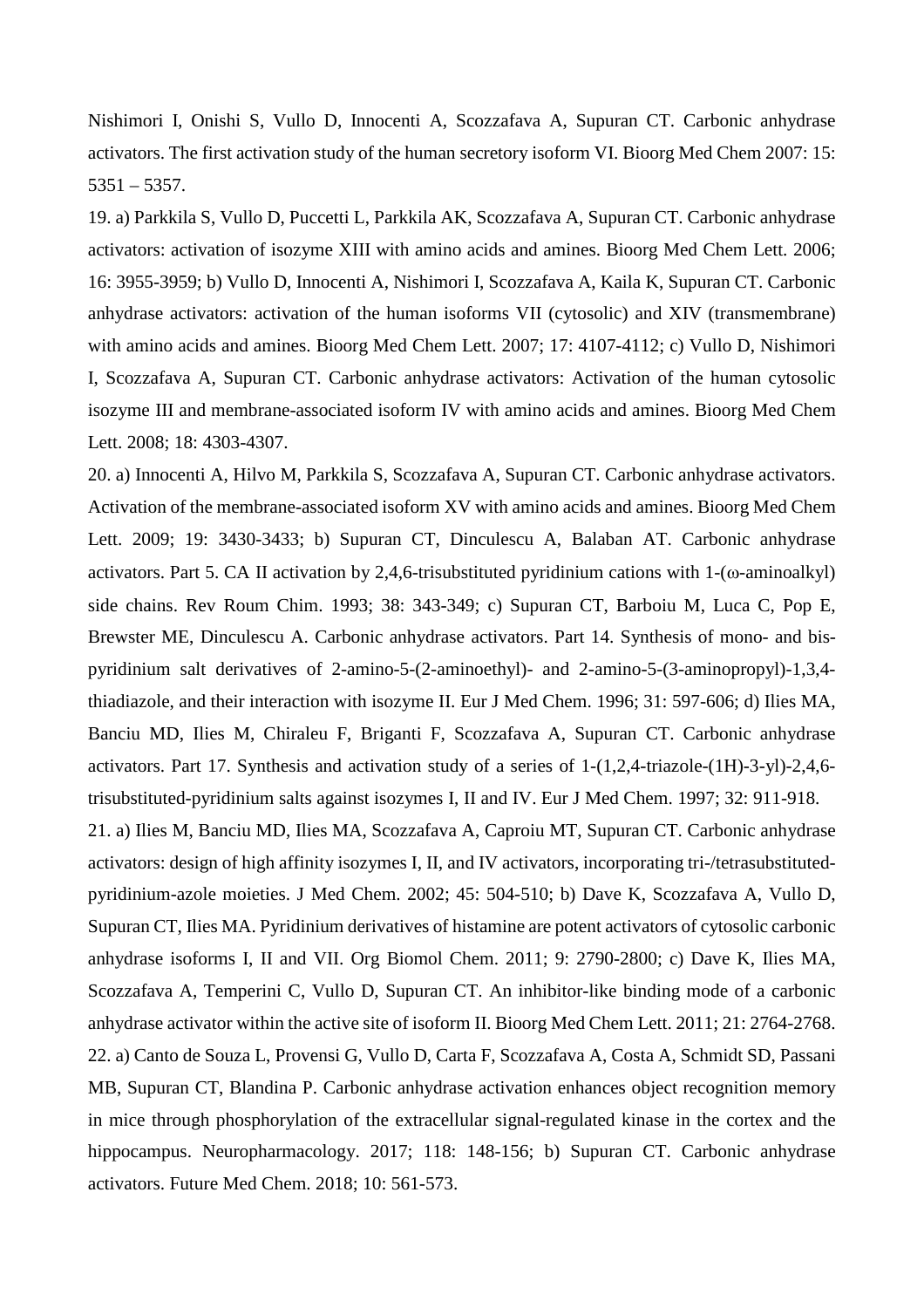23. Carta F, Supuran CT. Diuretics with carbonic anhydrase inhibitory action: a patent and literature review (2005 - 2013). Expert Opin. Ther. Pat. 2013, 23, 681-691.

24. Masini E, Carta F, Scozzafava A, Supuran CT. Antiglaucoma carbonic anhydrase inhibitors: a patent review. Expert Opin. Ther. Pat. 2013, 23, 705-716.

25. a) Scozzafava A, Supuran CT, Carta F. Antiobesity carbonic anhydrase inhibitors: a literature and patent review. Expert Opin. Ther. Pat. 2013, 23, 725-735; b) Supuran CT. Carbonic Anhydrases and Metabolism. Metabolites. 2018; 8: E25.

26. a) Monti SM, Supuran CT, De Simone G. Anticancer carbonic anhydrase inhibitors: a patent review (2008 - 2013). Expert Opin. Ther. Pat. 2013, 23, 737-749; b) Supuran CT. Carbonic Anhydrase Inhibition and the Management of Hypoxic Tumors. Metabolites. 2017, 7, E48; c) Ward C, Langdon SP, Mullen P, Harris AL, Harrison DJ, Supuran CT, Kunkler IH. New strategies for targeting the hypoxic tumour microenvironment in breast cancer. Cancer Treat Rev. 2013; 39: 171- 179; d) Garaj V, Puccetti L, Fasolis G, et al. Carbonic anhydrase inhibitors: novel sulfonamides incorporating 1,3,5-triazine moieties as inhibitors of the cytosolic and tumour-associated carbonic anhydrase isozymes I, II and IX. Bioorg Med Chem Lett. 2005; 15: 3102-3108; e) Casey JR, Morgan PE, Vullo D, Scozzafava A, Mastrolorenzo A, Supuran CT. Carbonic anhydrase inhibitors. Design of selective, membrane-impermeant inhibitors targeting the human tumor-associated isozyme IX. J Med Chem. 2004; 47: 2337-2347.

27. a) Supuran CT. Carbonic anhydrase inhibition and the management of neuropathic pain. Expert Rev Neurother. 2016; 16: 961-968; b) Di Cesare Mannelli L, Micheli L, Carta F, Cozzi A, Ghelardini C, Supuran CT. Carbonic anhydrase inhibition for the management of cerebral ischemia: in vivo evaluation of sulfonamide and coumarin inhibitors. J Enzyme Inhib Med Chem. 2016; 31: 894-899. 28. a) Margheri F, Ceruso M, Carta F, Laurenzana A, Maggi L, Lazzeri S, Simonini G, Annunziato F, Del Rosso M, Supuran CT, Cimaz R. Overexpression of the transmembrane carbonic anhydrase isoforms IX and XII in the inflamed synovium. J Enzyme Inhib Med Chem. 2016; 31(sup4): 60-63; b) Bua S, Di Cesare Mannelli L, Vullo D, Ghelardini C, Bartolucci G, Scozzafava A, Supuran CT, Carta F. Design and Synthesis of Novel Nonsteroidal Anti-Inflammatory Drugs and Carbonic Anhydrase Inhibitors Hybrids (NSAIDs-CAIs) for the Treatment of Rheumatoid Arthritis. J Med Chem. 2017; 60: 1159-1170.

29. a) Vullo D, De Luca V, Scozzafava A, Carginale V, Rossi M, Supuran CT, Capasso C. The first activation study of a bacterial carbonic anhydrase  $(CA)$ . The thermostable  $\alpha$ -CA from Sulfurihydrogenibium yellowstonense YO3AOP1 is highly activated by amino acids and amines. Bioorg Med Chem Lett. 2012; 22: 6324-6327; b) Innocenti A, Zimmerman SA, Scozzafava A, Ferry JG, Supuran CT. Carbonic anhydrase activators: activation of the archaeal beta-class (Cab) and